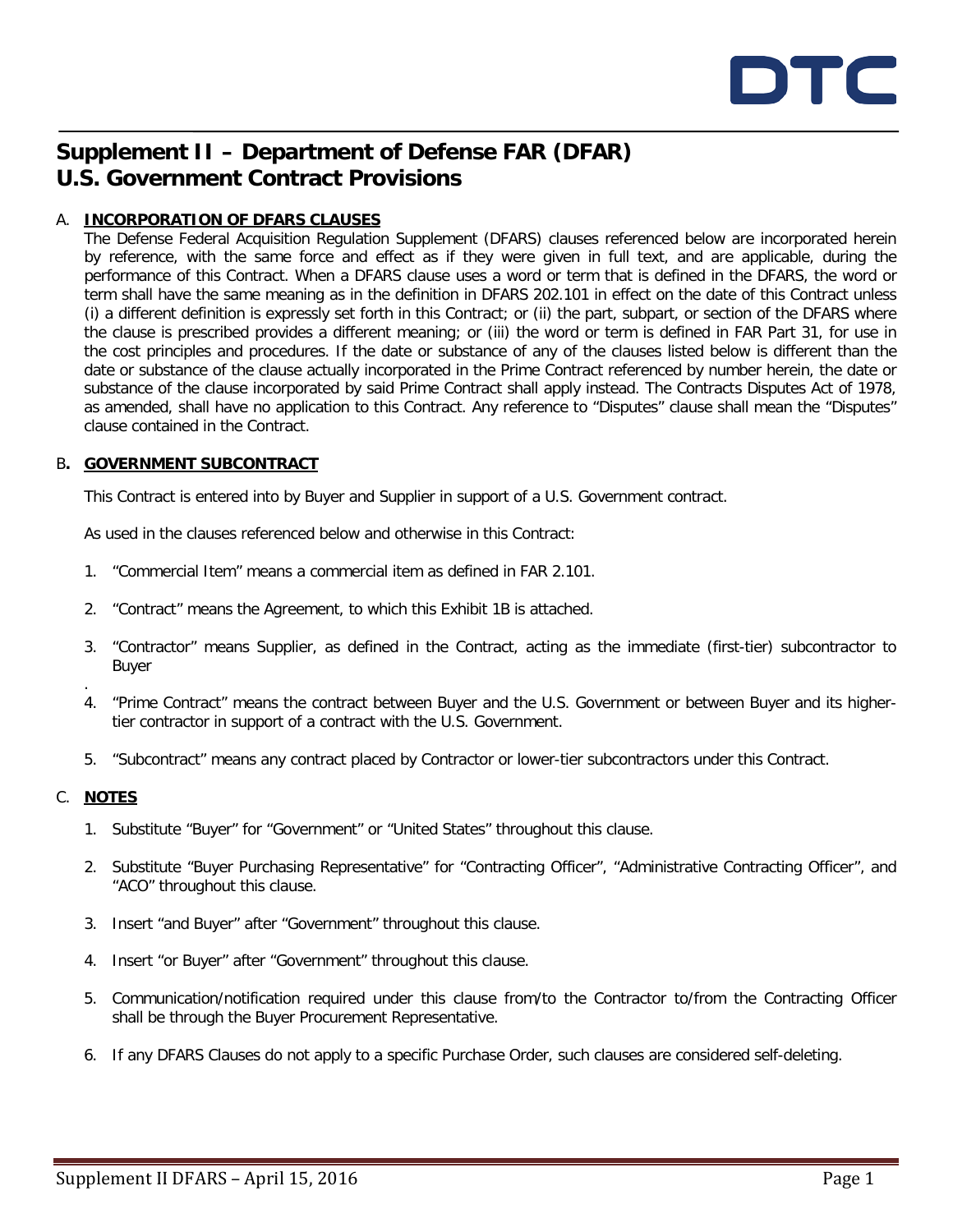

#### D. **AMENDMENTS REQUIRED BY PRIME CONTRACT**

Contractor shall, at the request of Buyer, accept amendments to this Contract to incorporate additional provisions herein or to change provisions hereof, as Buyer may reasonably deem necessary in order to comply with the provisions of the applicable Prime Contract or with the provisions of amendments to such Prime Contract. If any such amendment to this Contract causes an increase or decrease in the estimated cost of, or the time required for, performance of any part of the Work under this Contract, an equitable adjustment shall be made pursuant to the "Changes" clause contained in SASLDOC 3.

## E. **PRESERVATION OF THE GOVERNMENT'S RIGHTS**

If Buyer furnishes designs, drawings, special tooling, equipment, engineering data or other technical or proprietary information (Furnished Items) to which the U. S. Government owns or has the right to authorize the use of, nothing herein shall be construed to mean that Buyer, acting on its own behalf, may modify or limit any rights the Government may have to authorize the Contractor's use of such Furnished Items in support of other U. S. Government prime contracts.

#### F. **DoD FAR SUPPLEMENT (DFARS) FLOWDOWN CLAUSES**

#### 1. **The following DFARS clauses apply to all Contracts:**

- 252.203-7002 REQUIREMENT TO INFORM EMPLOYEES OF WHISTLEBLOWER RIGHTS
- 252.204-7000 DISCLOSURE OF INFORMATION
- 252.204-7012 SAFEGUARDING COVERED DEFENSE INFORMATION AND CYBER INCIDENT REPORTING
- 252.211-7003 ITEM UNIQUE IDENTIFICATION AND VALUATION
- 252.215-7000 PRICING ADJUSTMENTS
- 252.222-7000 RESTRICTIONS ON EMPLOYMENT OF PERSONNEL
- 252.225-7008 RESTRICTION ON ACQUISITION OF SPECIALTY METALS
- 252.225-7009 RESTRICTION ON ACQUISITION OF CERTAIN ARTICLES CONTAINING SPECIALTY METALS
- 252.225-7012 PREFERENCE FOR CERTAIN DOMESTIC COMMODITIES
- 252.225-7013 DUTY-FREE ENTRY
- 252.225-7021 TRADE AGREEMENTS
- 252.227-7015 TECHNICAL DATA COMMERCIAL ITEMS
- 252.227-7016 RIGHTS IN BID OR PROPOSAL INFORMATION
- 252.227-7019 VALIDATION OF ASSERTED RESTRICTIONS COMPUTER SOFTWARE
- 252.227-7025 LIMITATIONS ON THE USE OR DISCLOSURE OF GOVERNMENT-FURNISHED INFORMATION MARKED WITH RESTRICTIVE LEGENDS
- 252.227-7026 DEFERRED DELIVERY OF TECHNICAL DATA OR COMPUTER SOFTWARE
- 252.227-7027 DEFERRED ORDERING OF TECHNICAL DATA OR COMPUTER SOFTWARE
- 252.227-7028 TECHNICAL DATA OR COMPUTER SOFTWARE PREVIOUSLY DELIVERED TO THE GOVERNMENT
- 252.227-7030 TECHNICAL DATA WITHHOLDING OF PAYMENT
- 252.227-7037 VALIDATION OF RESTRICTIVE MARKINGS ON TECHNICAL DATA
- 252.228-7005 ACCIDENT REPORTING AND INVESTIGATION INVOLVING AIRCRAFT, MISSILES, AND SPACE LAUNCH VEHICLES
- 252.231-7000 SUPPLEMENTAL COST PRINCIPLES